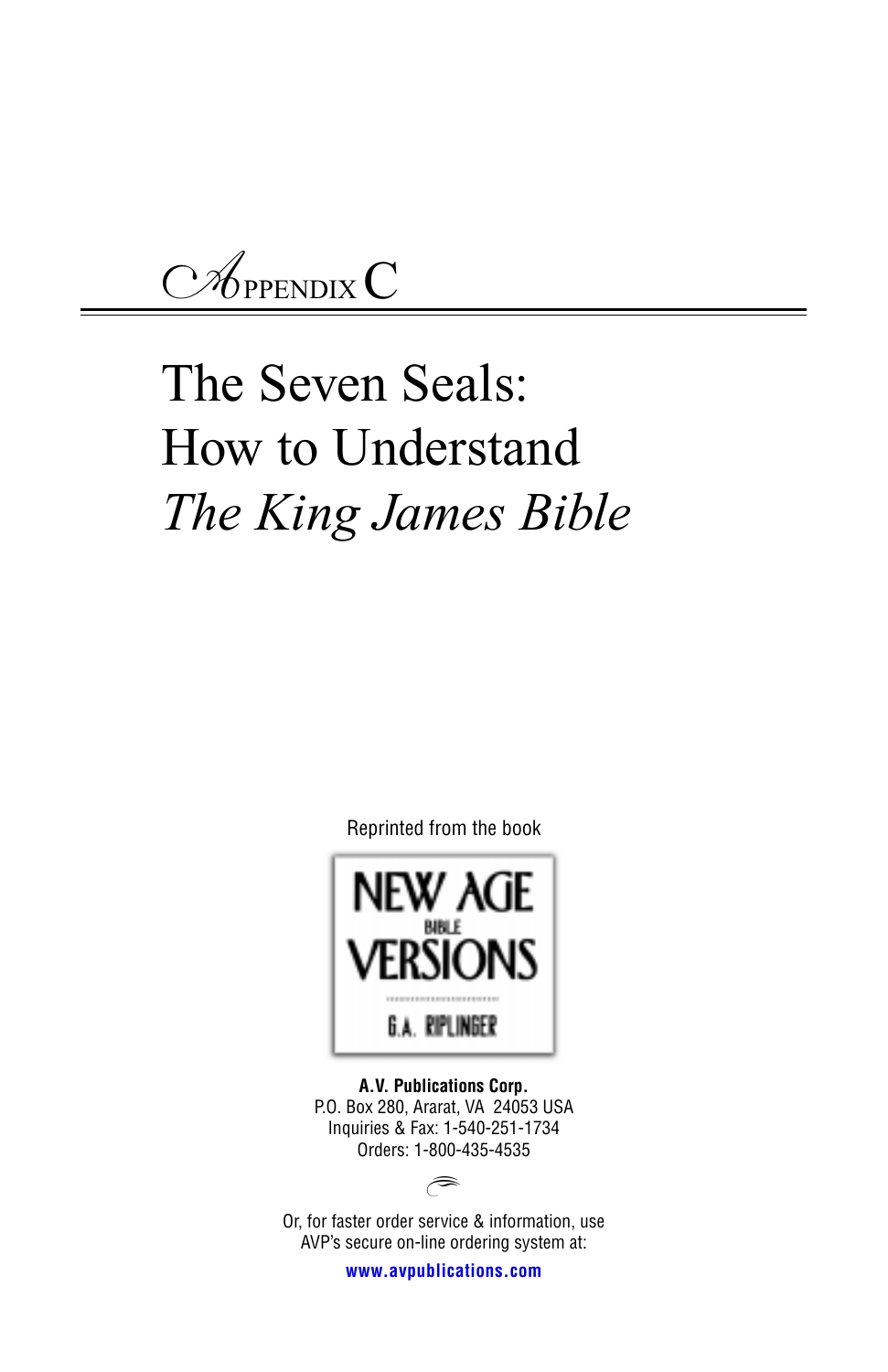*A*PPENDIX C

# The Seven Seals: How to Understand *The King James Bible*

The transition from the *Authorized King James Bible* to a recent version is usually based on the contention that the KJV is old and difficult to understand. The *real* gap is one ce between God and man, not a lapse betwee a recent version is usually based on the contention that the KJV is old and difficult to understand. The *real* gap is one of distance between God and man, not a lapse between us and 'Father Time'. Since the fall (Genesis 3), man has moved off to a corner of the universe, out of reach of God's voice. Now powerless to penetrate God's spiritual realm, he moves madly through man-made word-mazes, in version after version, defiantly determined never to look up to God or delve within his own misdirected heart.

The spiritual chasm is so vast that even those close to Jesus could not understand him. He was not speaking archaic Aramaic to Mary and Joseph yet, "they understood not the saying which he spake unto them." Obsolete words were not the obstacle when he asked Peter, "Are ye also yet without understanding? Do not ye yet understand?" Later, Peter again fell under the darkening spell of sin saying, "I know not, neither understand I what thou sayest."

God tells us man's inability to understand the bible has a number of causes, none of which is a limitation in his vocabulary.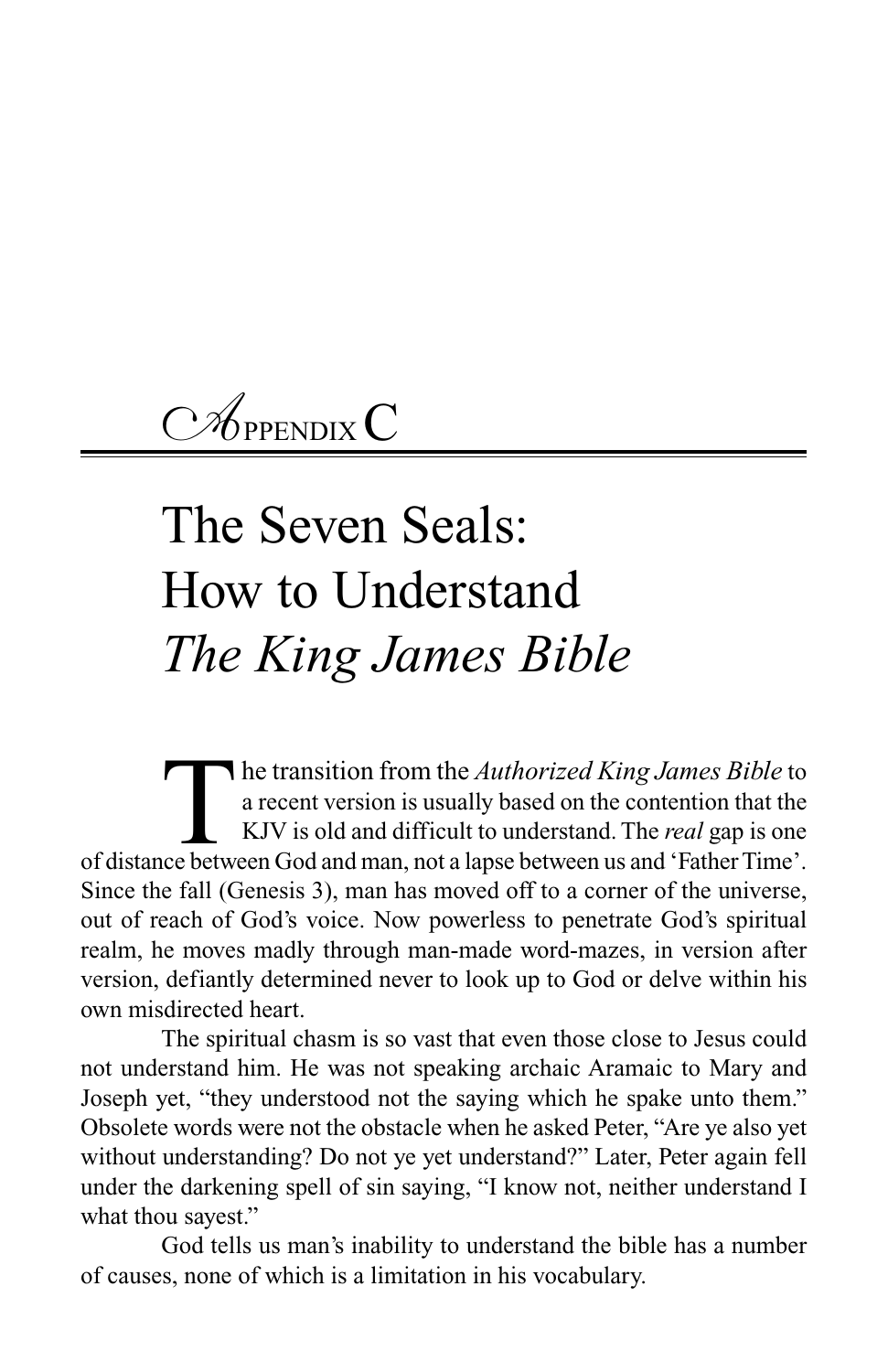The bible is not difficult to understand — it is impossible — unless God's criteria are met. The verses and checklists to follow should help the reader look within his heart for the start of the knot, and then look up to God for the unraveling.



## **The bible is a sealed book.**

For the LORD hath poured out upon you the spirit of deep sleep, and hath closed your eyes…and the vision of all is become unto you as the words of a book that is sealed, which men deliver to one that is learned, saying, Read this, I pray thee: and he saith, I cannot; for **it is sealed**. Isaiah 29:10, 11

## **Man's sin casts a shadow which darkens his understanding of each verse.**

Who is worthy to open the book and to loose the seals thereof?…no man was found worthy to open and to read. Revelation 5:2,4

The LORD looked down from heaven upon the children of men, to see if there were any that did **understand**, and seek God. They are all gone aside, they are all together become **filthy**…Have all the workers of iniquity **no** knowledge. Psalm 14:2-4

Why do ye **not understand** my speech?…Ye are of your father the **devil**. John 8:43-44

[N]one of the **wicked** shall **understand**. Daniel 12:10

A **scorner** seeketh wisdom and findeth it **not**: but knowledge is easy unto him that **understandeth**. Proverbs 14:6

[T]he wicked. They know **not**, neither will they **understand**. Psalm 82:4,5

A **brutish** man knoweth **not**; neither doth a fool **understand** this. Psalm 92:6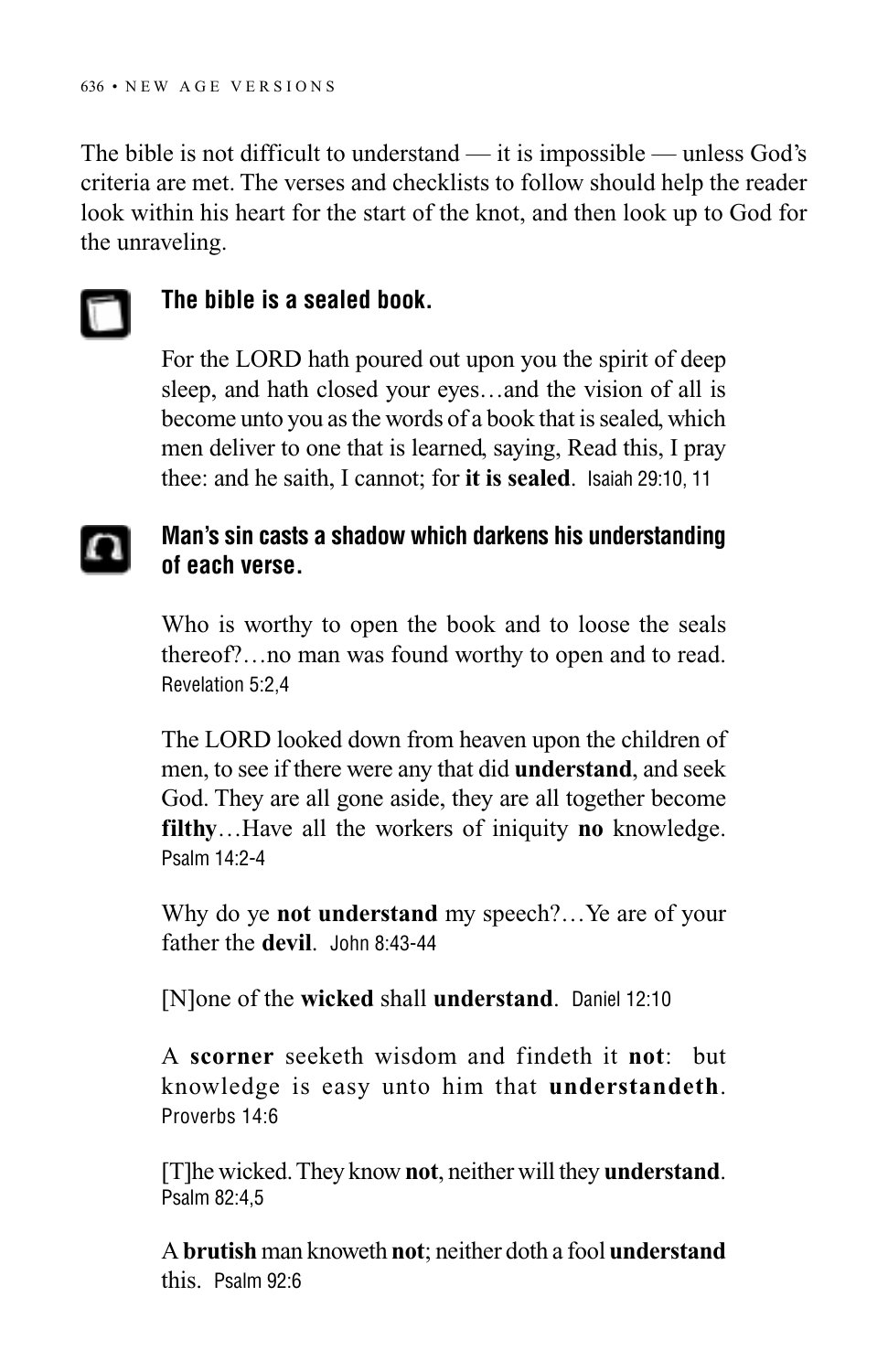### **Evil** men **understand not** judgment. Proverbs 28:5

[T]he people…the Pharisees…they **understood not** what things they were which he spake unto them. John 8:2, 3, 10:6

**Understand**, ye **brutish** among the people: and ye fools, **when** will ye be wise? Psalm 94:8

And even as they did not like to retain God in their knowledge, God gave them over to a reprobate mind…Being filled with all **unrighteousness**, fornication, wickedness, covetousness, maliciousness; fully of envy, murder, debate, deceit, malignity; whisperers, Backbiters, haters of God, despiteful, proud, boasters, inventors of evil things, disobedient to parents, **Without understanding**, covenant breakers, without natural affection, implacable, unmerciful: Who knowing the judgment of God, that they which commit such things are **worthy of death**… Romans 1:28-32

#### **Even man's mind cannot penetrate the deep, dark shadow** D **which blackens 'the book'.**

[F]or the wisdom of their wise men shall perish, and the **understanding** of their **prudent** men shall be **hid**. Isaiah 29:14

For it is written, I…will bring to nothing the **understanding** of the **prudent**. I Corinthians 1:19

But the natural man receiveth not the things of the Spirit of God: for they are foolishness unto him: neither can he know them, because they are **spiritually discerned**. I Corinthians 2:14

## **The shadow is shaped like the profile of a heart jagged with sin.**

[W]alk not as other Gentiles walk, in the vanity of their mind, Having the **understanding darkened**…because of the blindness of their **heart**. Ephesians 4:17,18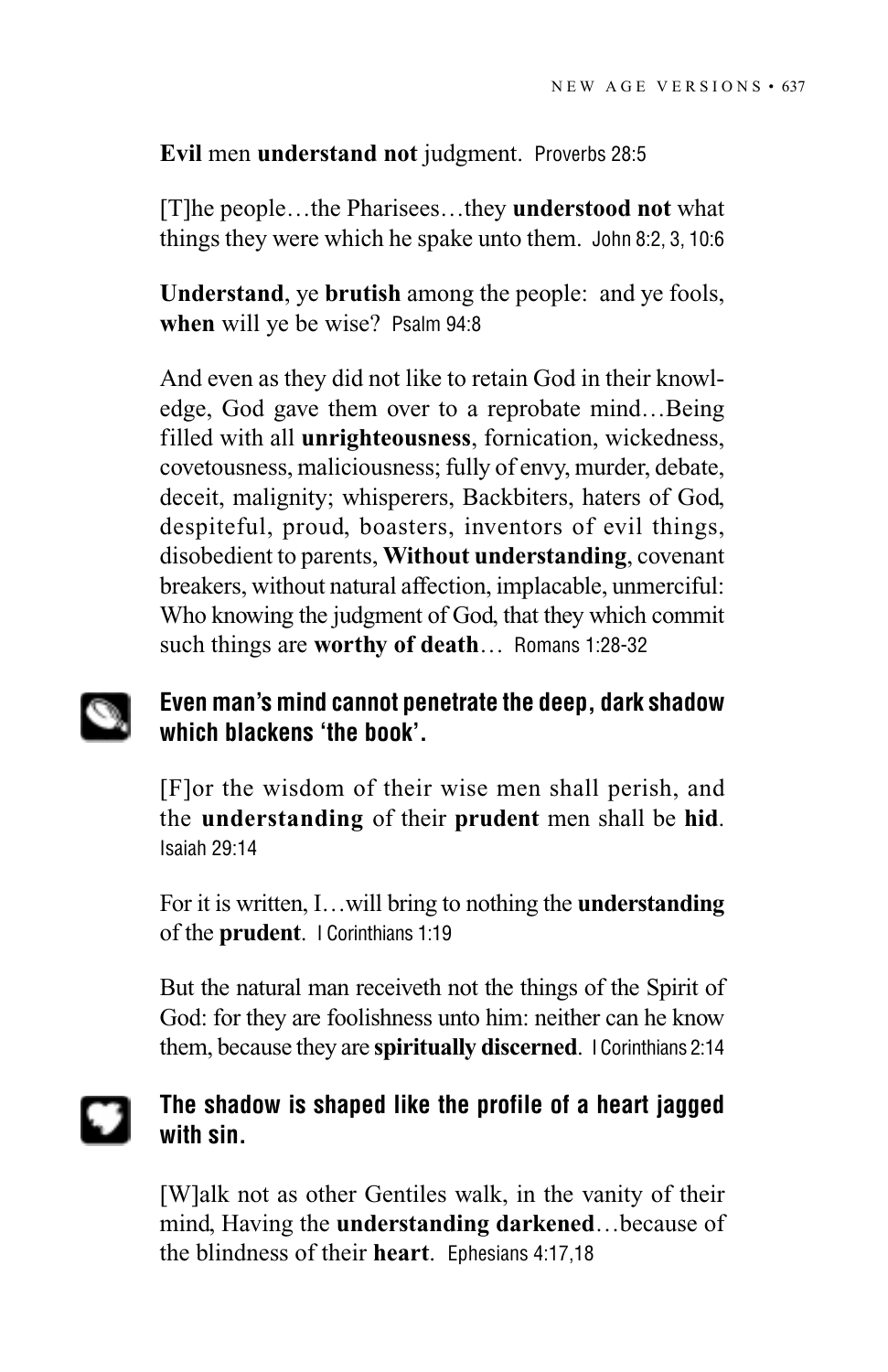[Y]e shall hear, and shall **not understand**…For the **heart** of this people is waxed gross…lest they should… **understand** with their **heart**. Acts 28:26,27

[Y]e fools, be ye of an **understanding heart**. Proverbs 8:5

[T]hou hast **hid** their **heart** from **understanding**. Job 17:4

They have not known nor understood: for **he hath shut** their eyes, that they cannot see; and their **hearts**, that they cannot **understand**…a **deceived heart** hath turned him aside. Isaiah 44:18-20

And they understood none of these things: and this saying was **hid** from them. Luke 18:34

[W]here is the place of **understanding**? Seeing it is **hid** from the eyes of all living. Job 28:20-21

#### **There is 'a way' of understanding the bible and that way**  $\pm$ **is Jesus Christ.**

The preface to the KJV says, "**He** removeth the scales from our eyes, the veil from our hearts, opening our wits that we may understand His word."

Weep not: behold, the Lion of the tribe of Judah, the Root of David, hath prevailed to open the book…for thou wast slain, and hast redeemed us to God by thy blood. Revelation 5:2, 4, 5, 9

[G]o in the way of understanding. Proverbs 9:6

Jesus saith unto him, I am the way… John 14:6

The man that wandereth out of the way of understanding shall remain in the congregation of the dead. Proverbs 21:16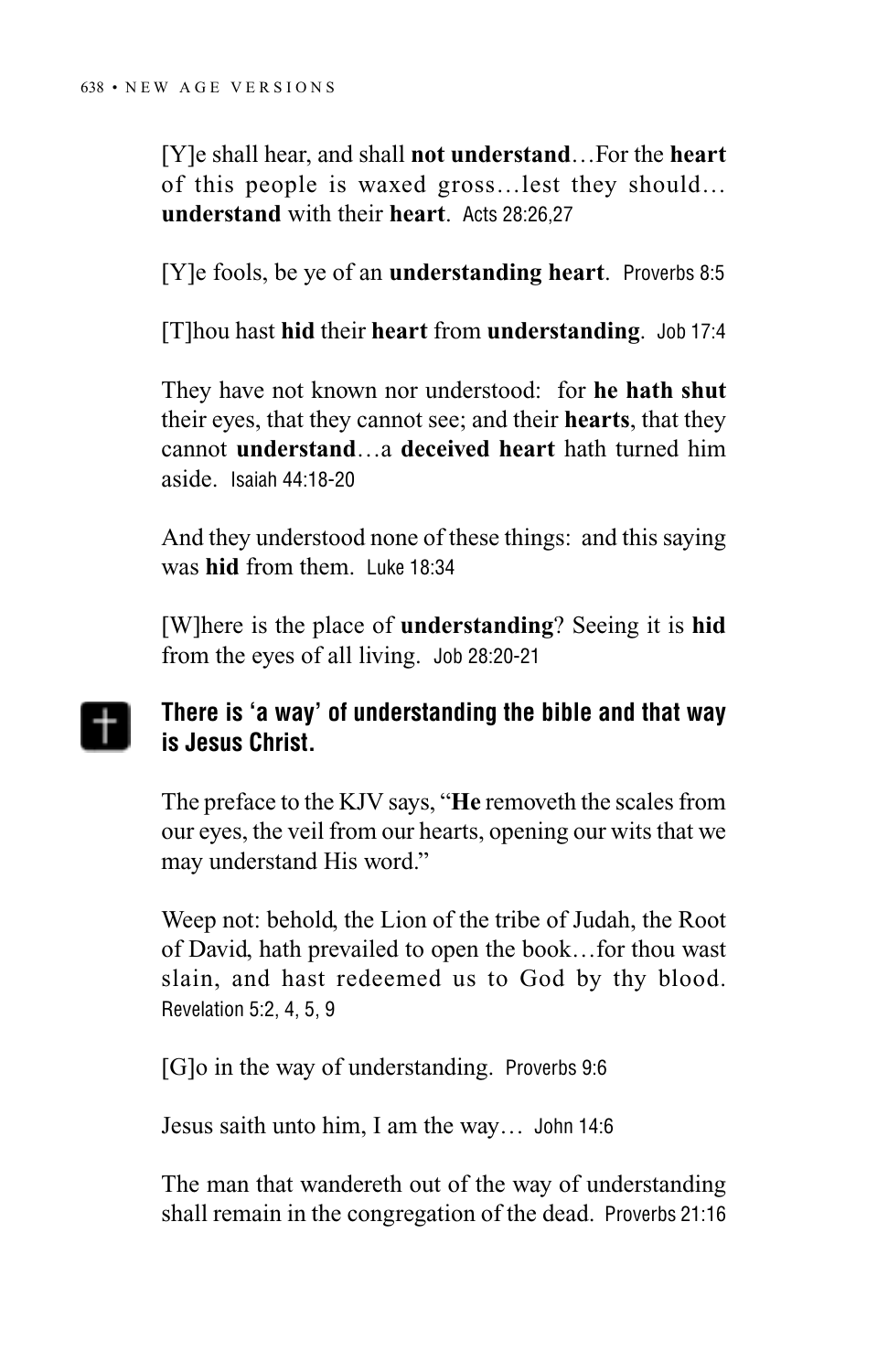Hearken unto me everyone of you, and **understand**. Mark 7:14

Then opened he their understanding, that they might **understand the scriptures**. Luke 24:45

And we know that the Son of God is come, and hath **given** us an **understanding**… I John 5:20

Christ; In whom are hid all the treasures of wisdom and knowledge. Colossians 2:2

Great is our Lord, and of great power: his understanding is infinite. Psalm 147:5

[H]e hath counsel and understanding. Job 12:13

[W]ho hath given **understanding** to the **heart**? Job 38:36

[T]he **Almighty giveth** them **understanding**. Job 32:8

Only **the LORD give** thee wisdom and **understanding**. I Chronicles 22:12

[**T**]**he Lord give** thee **understanding** in all things. II Timothy 2:7

[**T**]**he LORD made me understand**. I Chronicles 28:19

[E]very wise hearted man, in whom **the LORD put** wisdom and **understanding**. Exodus 36:1

**I** have **given** thee a wise and an **understanding** heart. I Kings 3:12

Pharaoh said unto Joseph…thou canst **understand**… And Joseph answered Pharaoh, saying, It is not in me: **God** shall **give** Pharaoh an answer of peace. Genesis 41:15, 16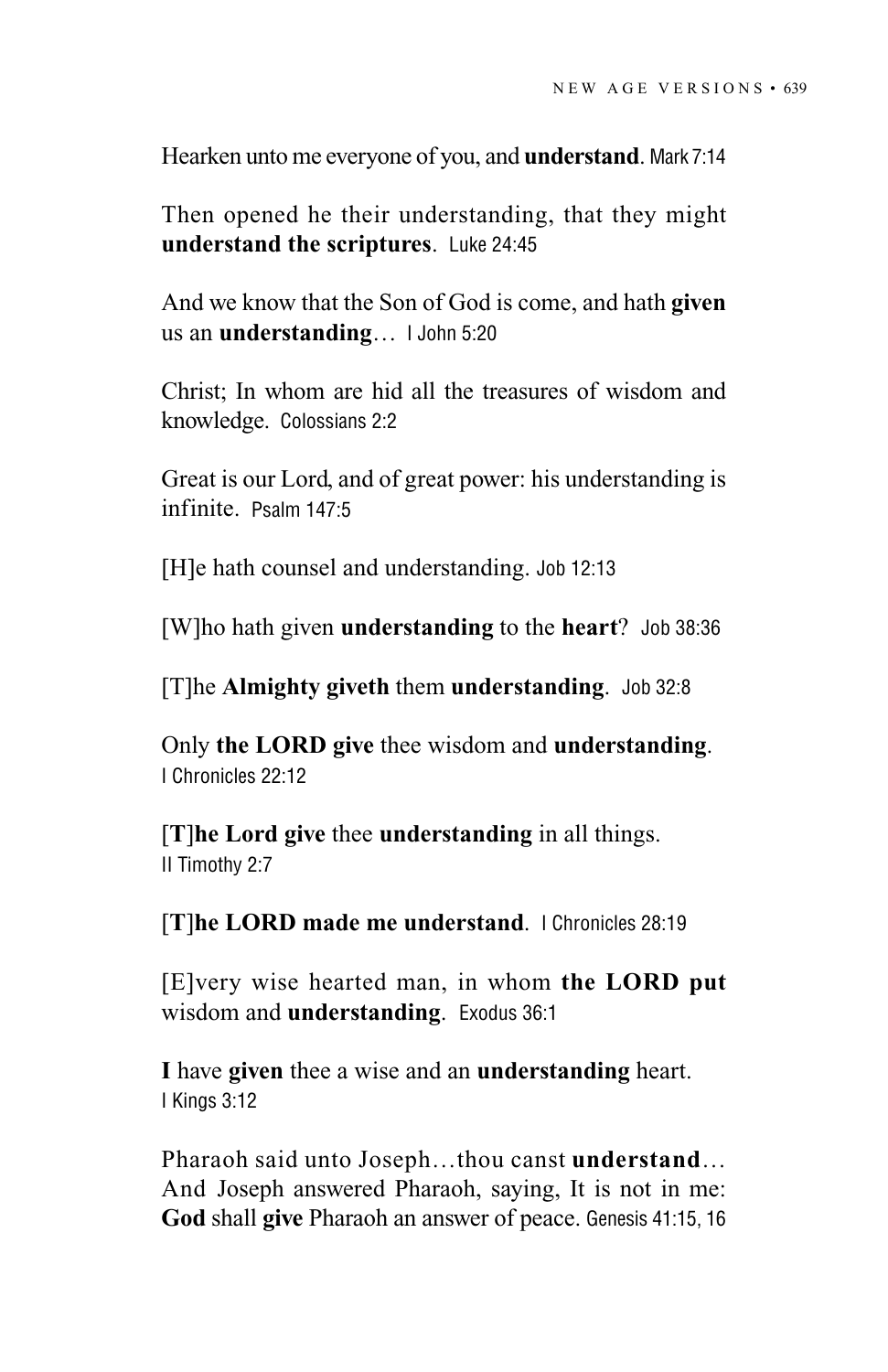❏ ✔

**God gave** them knowledge…Daniel had **understanding** in all visions and dreams. Daniel 1:17, 18

And **God gave** Solomon wisdom and **understanding** exceedingly much, and largeness of heart. I Kings 4:29

## **THE SEVEN SEALS**



## **When we receive Jesus Christ as our Saviour, he gives us a new heart where the Spirit of God can dwell. Have you received him?**

I will put a new spirit within you; and I will take the stony heart out of their flesh, and will give them an heart of flesh. Ezekiel 11:19

I have filled him with the **spirit of God**, in wisdom, and in **understanding**… Exodus 31:3

[T]he **God** of our Lord Jesus Christ, the Father of glory, may **give** unto you **the spirit** of wisdom and revelation in the knowledge of him: The eyes of your **understanding** being enlightened… Ephesians 1:17-18

Except a man be **born again**, he cannot **see** the kingdom of God…Except a man be born of water and of the **Spirit**, he cannot enter into the kingdom of God. John 3:3, 5

I thank thee, O Father,…thou has **hid** these things from the **wise** and prudent, and hast revealed them unto **babes**…for so it seemed good in thy sight. Matthew 11:25

And the spirit of the LORD shall rest upon him, the **spirit** of wisdom and **understanding**…And shall make him of quick **understanding**. Isaiah 11:2,3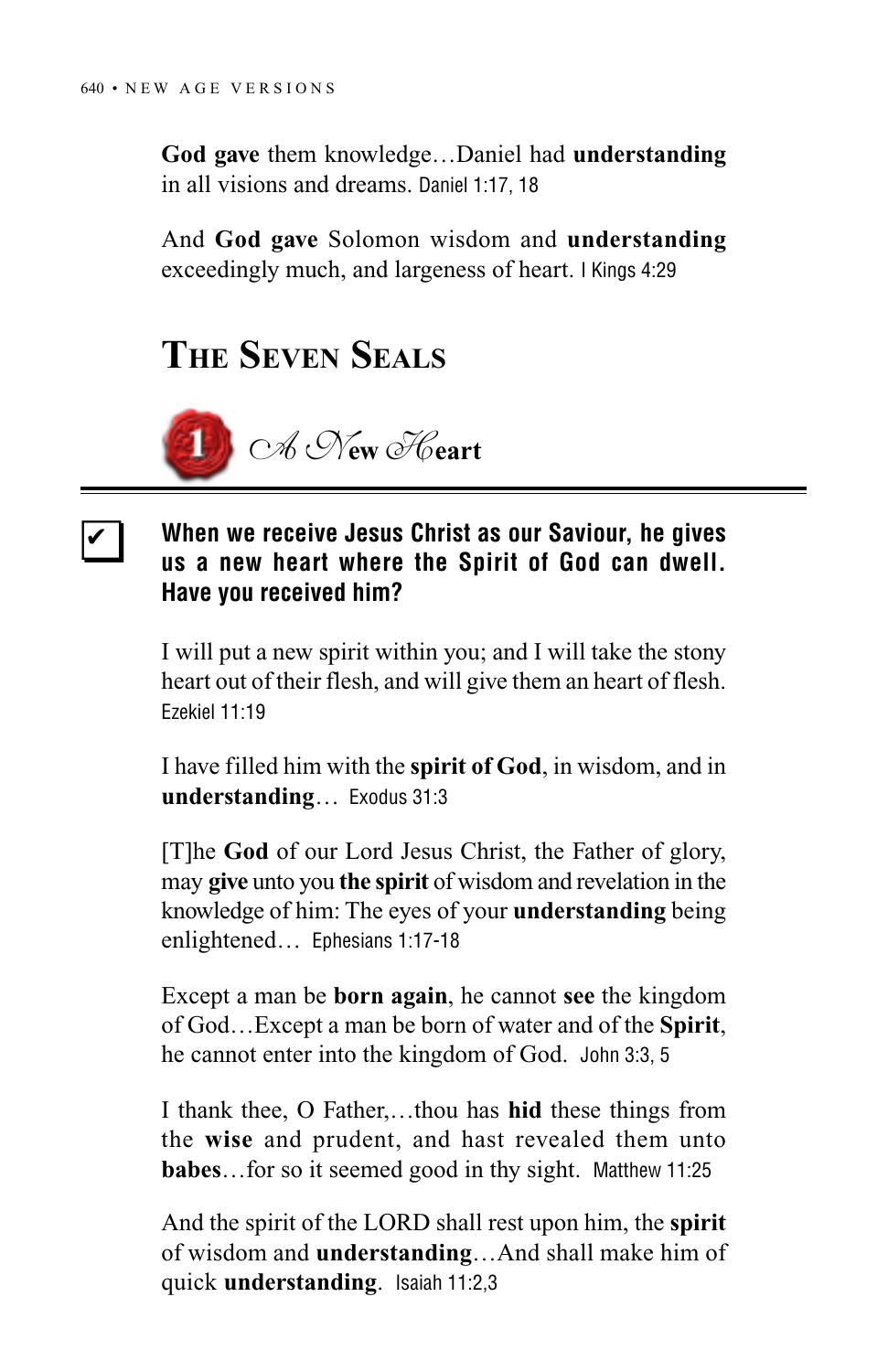They also that erred in **spirit** shall come to **understand**. Isaiah 29:24

[U]nderstand the words that I speak unto thee…from the first day that thou didst set thine **heart to understand**, and to chasten thyself before thy God, thy words were heard. Daniel 10:11,12

[B]e ye of an **understanding heart**. Proverbs 8:5

[T]hey, which in an **honest and good heart**, having heard the word, keep it, and bring forth fruit with patience. Luke 8:15



#### **Do you pray before you study the bible?** ❏ ✔

If any of you lack **wisdom**, let him **ask** of God. James 1:5

**Ask**, and it shall be given you. Luke 11:9

Give me **understanding**. Psalm 119:34, 73, 144, 169

[G]ive me **understanding**, that I may know thy testimonies. Psalm 119:125

Make me to **understand** the ways of thy precepts. Psalm 119:27

Give therefore thy servant an **understanding** heart. I Kings 3:9

[H]ast **asked** for thyself **understanding**. I Kings 3:11

I was…**praying**, and confessing my sin…and presenting my supplication before the LORD…then Gabriel…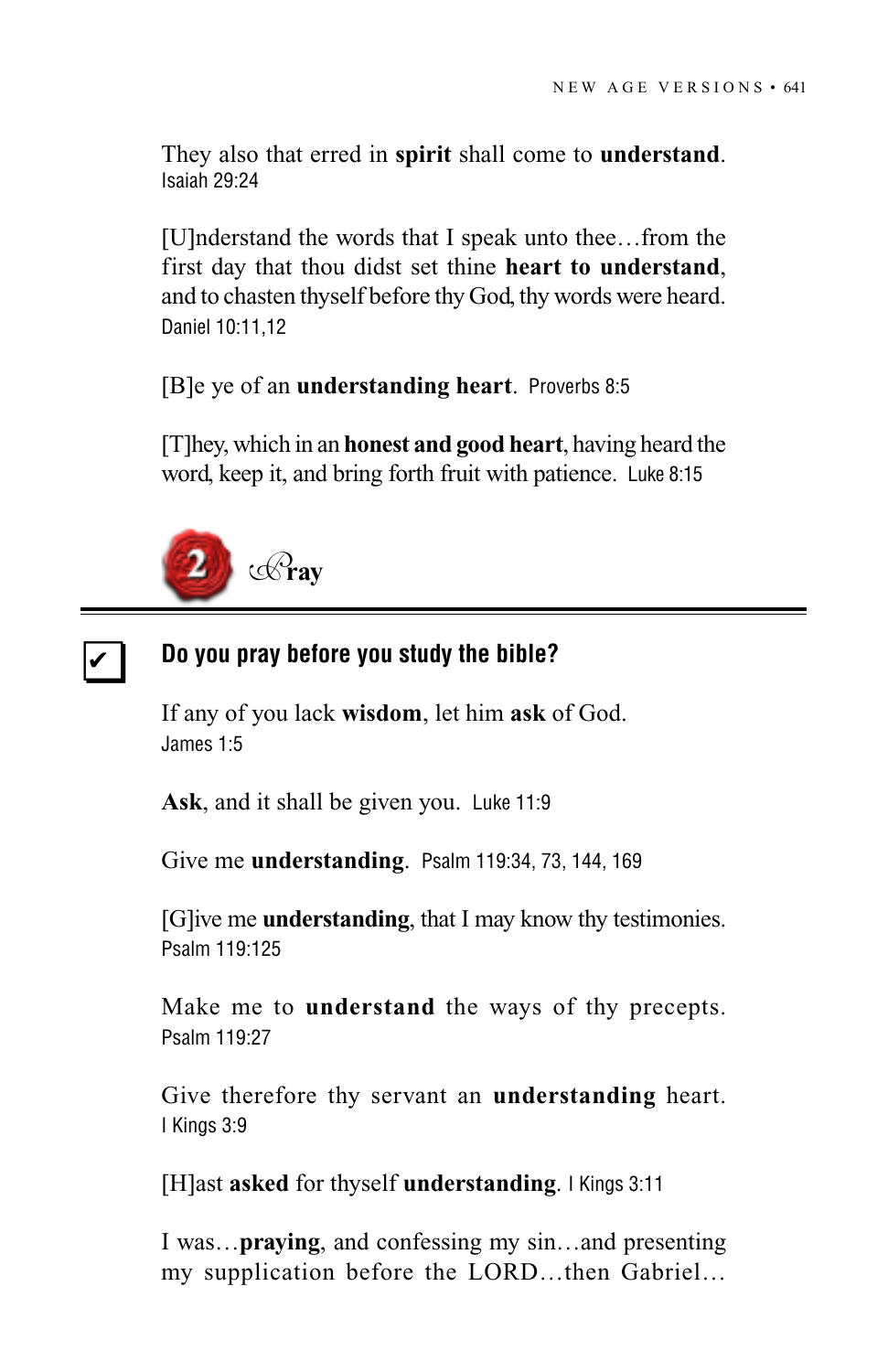said…thou art greatly beloved: therefore **understand** the matter. Daniel 9:20, 23

[W]e…do not cease to **pray** for you, and to desire that ye might be filled with the knowledge of his will in all wisdom and spiritual **understanding**. Colossians 1:9



**Are your senses (seeing and hearing) saturated with the bible, or are they filled with other things such as television, videos, radio, books, newspapers, magazines, or gossip?** (Even 'Christian' media and materials can block out the word of God.) ❏ ✔

> Wisdom [the bible] is **before** him that hath **understanding**; but the eyes of a fool are in the ends of the earth. [TV, magazines, catalogues, etc.] Proverbs 17:24

> The heart of him that hath **understanding** seeketh knowledge: but the mouth of fools **feedeth** on foolishness. Proverbs 15:14

> [**U**]**nderstanding** put forth her voice?…She crieth…**Hear**. Proverbs 8:1, 3, 6

> A wise man will **hear**, and will increase learning; and a man of **understanding** shall attain unto wise counsels. Proverbs 1:5

> My son, **attend** unto my wisdom, and bow thine **ear** to my **understanding**. Proverbs 5:1

[A]ttend to know **understanding**. Proverbs 4:1

[G]et **understanding**…neither decline from the words of my mouth. Proverbs 4:5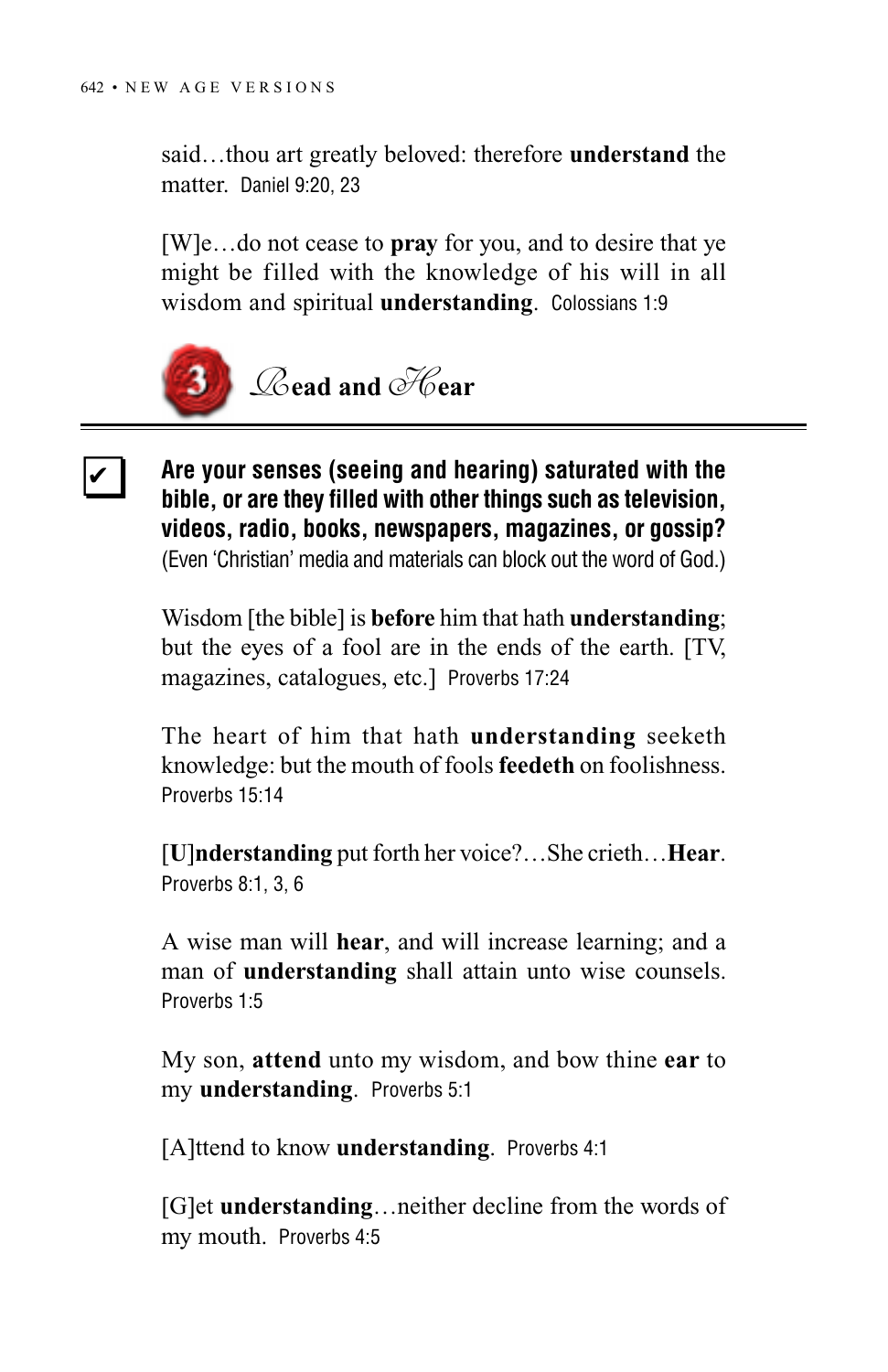### **Do you attend church regularly to hear those whom God has given the ministry of teaching?** ❏ ✔

And I will give you **pastors** according to mine heart, which shall feed you with knowledge and **understanding**. Jeremiah 3:15

And Philip ran thither to him, and heard him read the prophet Esaias, and said. **Understand** thou what thou readest? And he said, How can I, except some **man** should guide me? Acts 8:30,31

When I thought to **know** this, it was too painful for me; Until I went into the **sanctuary** of God; then **understood** I their end. Psalm 73:17

[**T**]**he Levites**, caused the people to **understand** the law… So they read in the book in the law of God distinctly, and gave the sense, and caused them to **understand** the reading. Nehemiah 8:7,8

### **Do the teachers you hear (church, media, books) gain their understanding of the scriptures from following God's criteria or man's (degrees, commentaries, consensus)?** ❏ ✔

[H]e that followeth vain persons is **void of understanding**? Proverbs 12:11

[S]ome having swerved have turned aside unto vain janglings; Desiring to be **teachers** of the law; **understanding neither** what they say, nor whereof they affirm. I Timothy 1:7

As also in all his epistles, speaking in them of these things; in which are some things hard to be **understood**, which they that are **unlearned** and **unstable** wrest, as they do also the other scriptures, unto their own destruction. II Peter 3:16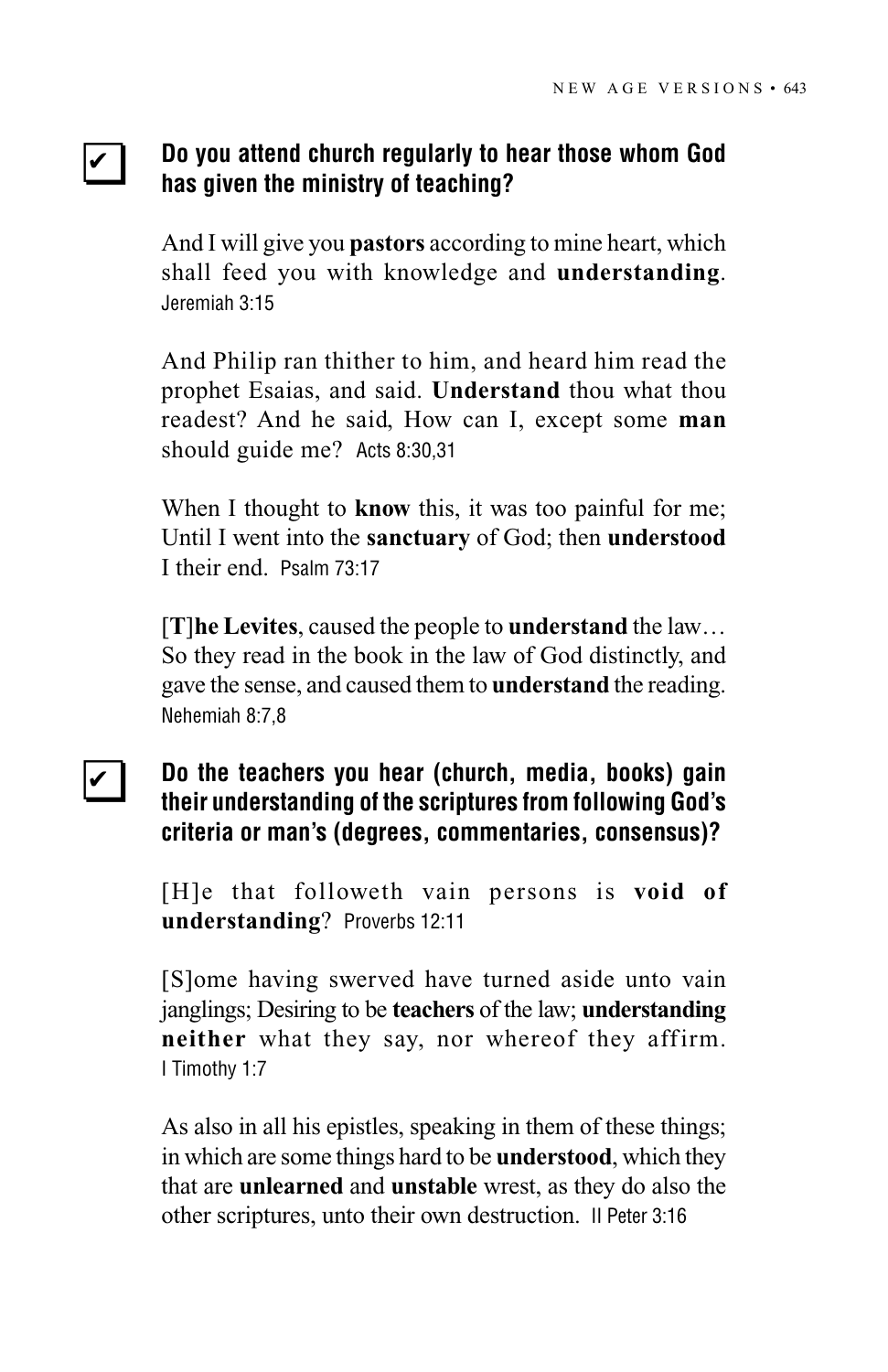❏ ✔



### **Do you pursue an understanding of the bible daily?**

I am **understanding**…those that **seek** me early shall find me…Blessed is the man that heareth me, watching **daily** at my gates. Proverbs 8:14, 17, 34

Redeeming the **time**, because the days are evil. Wherefore be ye not unwise, but **understanding** what the will of the Lord is. Ephesians 5:16, 17

[T]hey that **seek** the Lord **understand** all things. Proverbs 28:5

There is none that **understandeth**, there is none that **seeketh** after God. Romans 3:11

### **Have you studied the bible to the same extent that you have studied books for school, career, or hobbies — for the approval of men?** ❏ ✔

Study to shew thyself approved unto God, a workman that needeth not to be ashamed, rightly dividing the word of truth. II Timothy 2:15

[K]nowledge of the holy is **understanding**. Proverbs 9:10

**Do you pursue further study of the bible to understand portions which are unclear or do you give up easily or rely on commentaries which may or may not be correct?** ❏ ✔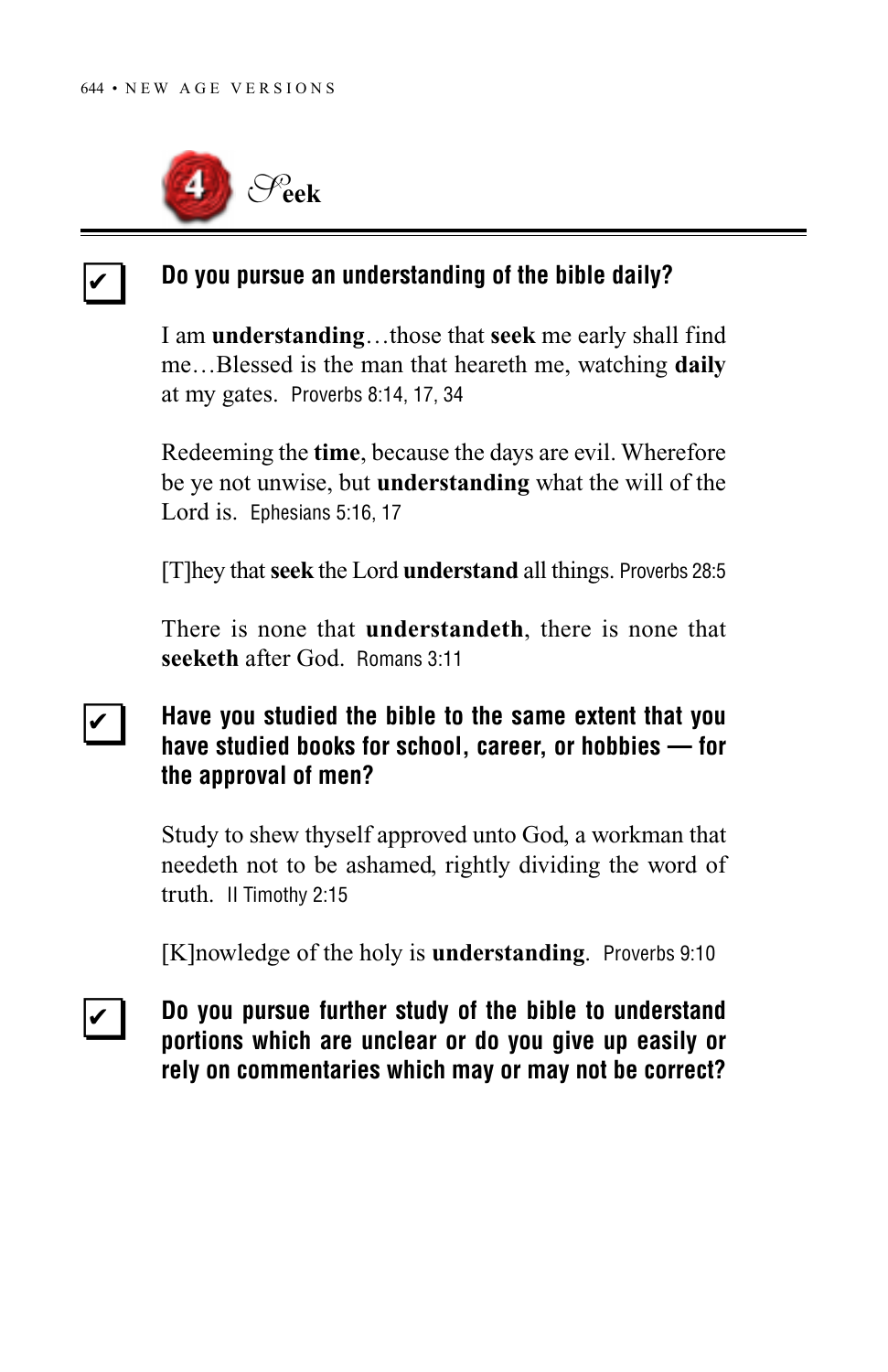[N]ot in the words which man's wisdom teacheth, but which the Holy Ghost teacheth; **comparing spiritual things with spiritual**. I Corinthians 2:13

Through **thy precepts** I get **understanding**. Psalm 119:104

The entrance of **thy words giveth** light; it giveth **understanding** to the simple. Psalm 119:130

## ❏ ✔

**Are you expecting to understand the bible at a level beyond your chronological or spiritual level of maturity?** (The bible is a book for an entire lifetime.)

When I was a child....I understood as a child. I Corinthians 13:11

Brethren, be not children in understanding…but in understanding be men. I Corinthians 14:20

[W]ith the **ancient** is wisdom; and in length of days **understanding**. Job 12:12

These things **understood** not his disciples **at the first** John 12:16

As newborn babes, desire the sincere **milk of the word**, that ye may grow thereby. I Peter 2:2

I have fed you with milk, and not with **meat**: for hitherto ye were not able to bear it neither yet now are ye able. I Corinthians 3:2

[T]he first principles of the oracles of God; and are become such as have need of milk, and not of **strong meat**. For everyone that useth milk is unskilful in the word of righteousness: for he is a babe. Hebrews 5:12-13

But **strong meat** belongeth to them that are of **full age**… Hebrews 5:14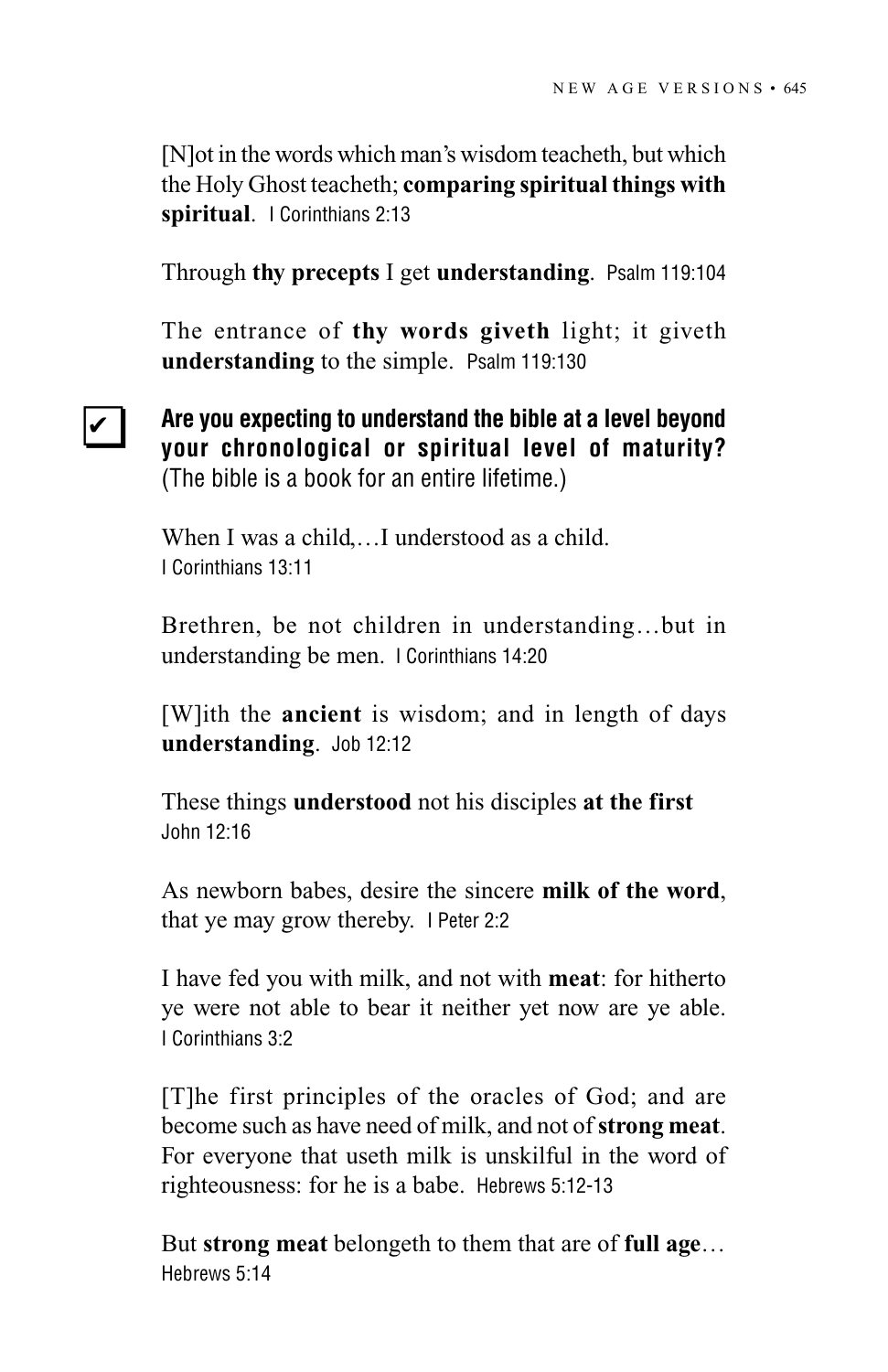Whom shall he teach knowledge? and whom shall he make to **understand** doctrine? them that are weaned from the milk, and drawn from the breasts. For precept must be upon precept…line upon line; **here a little**, and **there a little**. Isaiah 28:9,10



❏ ✔

❏ ✔

### **How do you delight yourself? Are your 'delights' related to the flesh or the spirit? Self or God?**

[H]is **delight** is in the law of the LORD: and in his law doth he meditate day and night. Psalm 1:2

How much better is it to get wisdom than gold! and to get **understanding** rather to be chosen than silver! Proverbs 16:16

A fool hath no **delight** in **understanding**, but that his heart may discover itself. Proverbs 18:2



### **Do you think about scripture verses you have memorized or do you think about other things?**

I have more **understanding** than all my teachers: for thy testimonies are my **meditation**. Psalm 119:99

[T]he **meditation** of my heart shall be of **understanding**. I will incline my **ear** unto a parable. Psalm 49:3, 4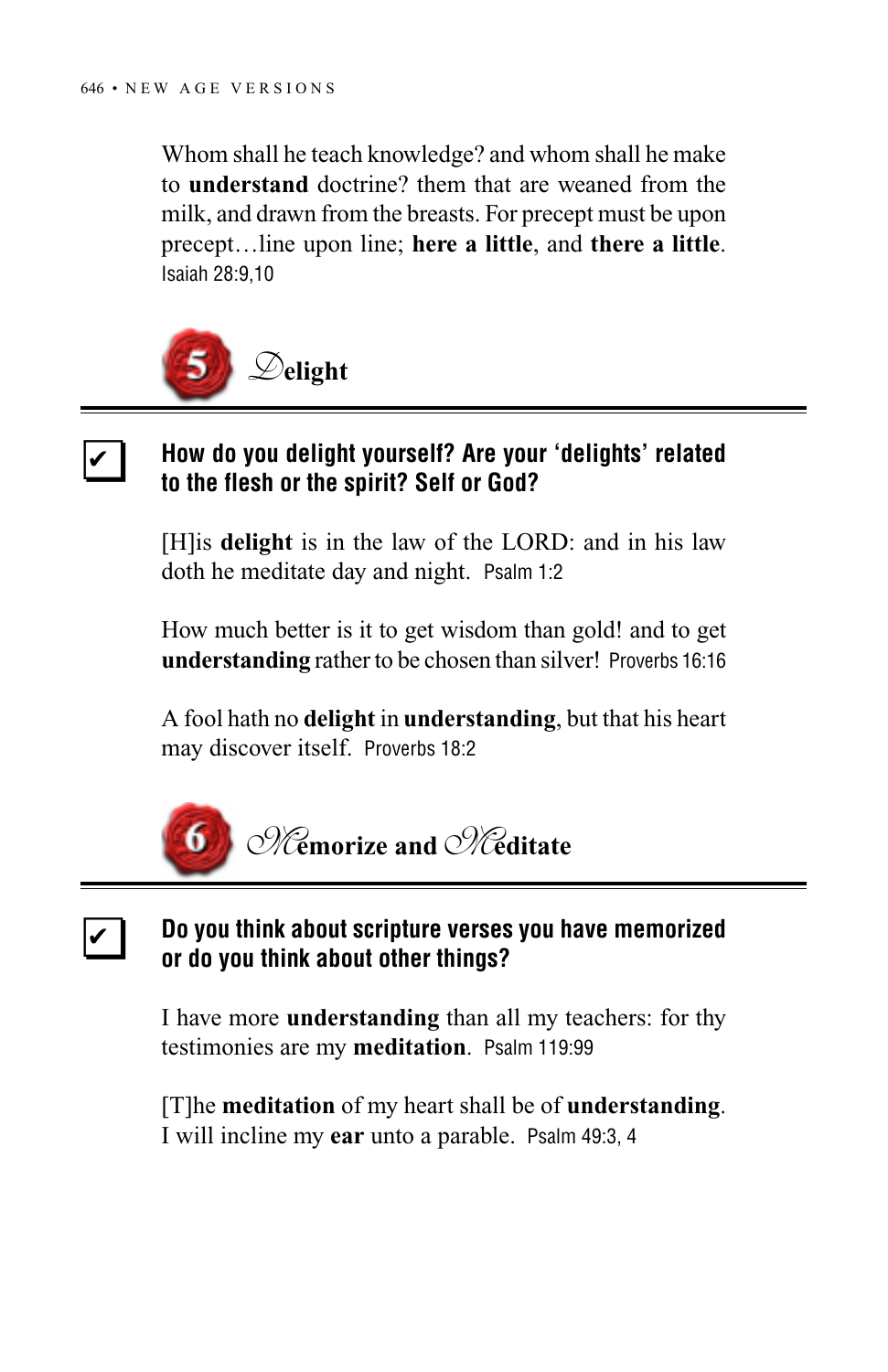

### **Do you obey the light God has already given you? Do you think he will give you more understanding if you do not follow that which he has already shown you?** ❏ ✔

Whoso…will **observe** these things, even they shall **understand**. Psalm 107:43

I **understand** more than the ancients, because I **keep** thy precepts. Psalm 119:100

[A] good **understanding** have all they that **do** his commandments. Psalm 111:10

[**D**]**o** them; for this is your wisdom and your **understanding**. Deuteronomy 4:6

### **Have you allowed sin to creep into your life?** ❏ ✔

[Y]et made we not our prayer before the LORD our God, that we might turn from our **iniquities**, and **understand** thy truth. Daniel 9:13

For **my people** is foolish, they have not known me; they are **sottish** children, and they have **none understanding**. Jeremiah 4:22

Be ye not as the horse, or as the mule, which have **no understanding**. Psalm 32:9

#### **Are you open to correction?** ❏ ✔

All scripture is given by inspiration of God, and is profitable for…reproof, for correction, for instruction in righteousness. II Timothy 3:16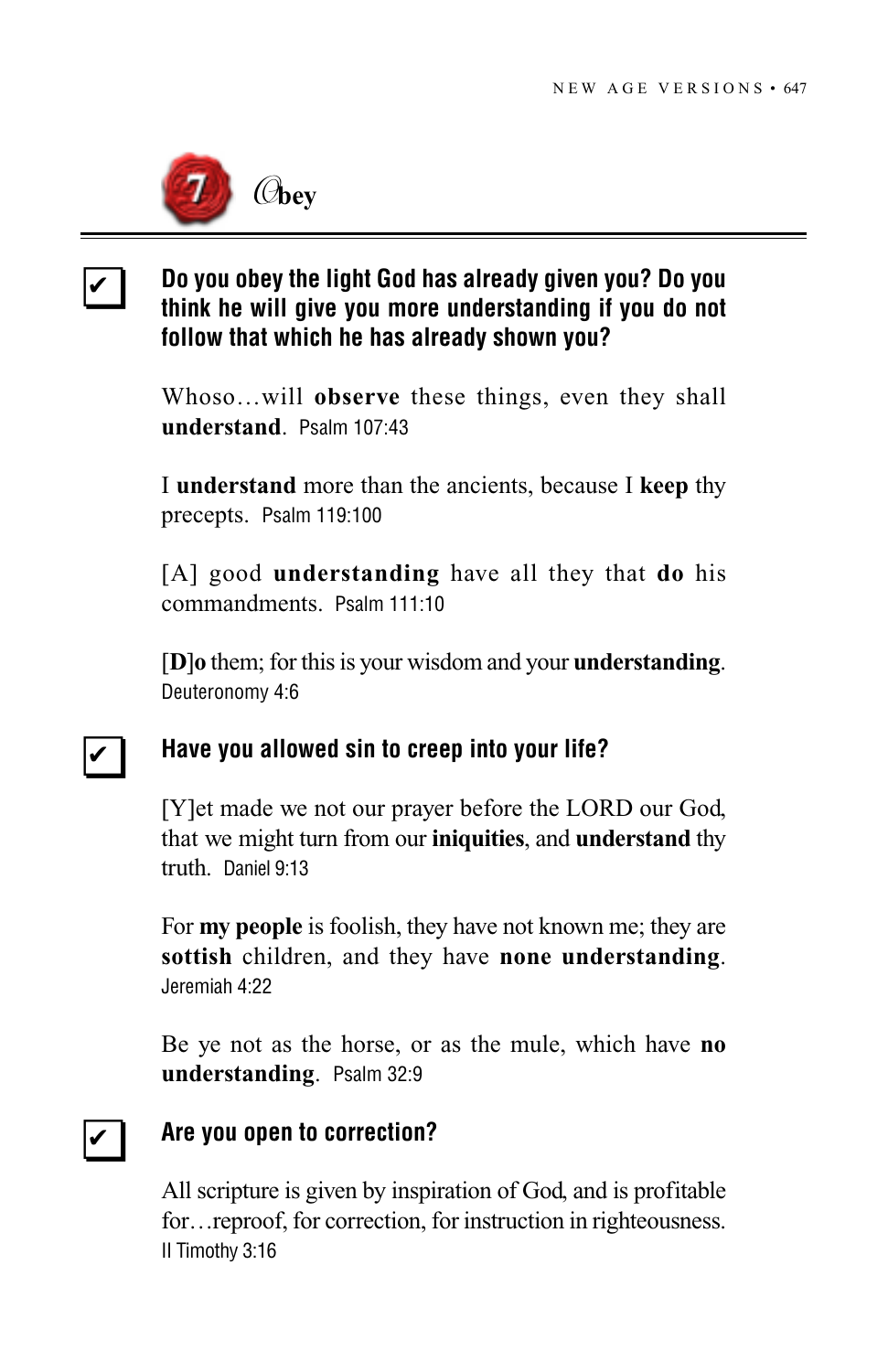He that refuseth instruction despiseth his own soul: but he that heareth reproof getteth **understanding**. Proverbs 15:32

[R]eprove one that hath understanding, and he will **understand** knowledge. Proverbs 19:25

[A] **rod** is for the back of him that is void of **understanding**. Proverbs 10:13

### **Do you believe what you are reading is the "pure" and "preserved" word of God?** (Psalm 119:140, 12:7, Proverbs 30:5) ❏ ✔

O ye of little **faith**…Do ye not yet understand…How is it that ye do not **understand**. Matthew 16:8, 9, 11

Through **faith** we **understand**. Hebrews 11:3

[W]hatsoever is not of faith is sin. Romans 14:23

### **What is your motive for wanting to understand more of the bible? Do you seek to exalt self or God with this knowledge?** ❏ ✔

Knowledge **puffeth up**. I Corinthians 8:1

#### **Are you willing to pay the price to remain humble once you have this understanding?** ❏ ✔

And lest I should be exalted above measure through the abundance of the revelations, there was given to me a thorn in the flesh, the messenger of Satan to buffet me, **lest I should be exalted** above measure. II Corinthians 12:7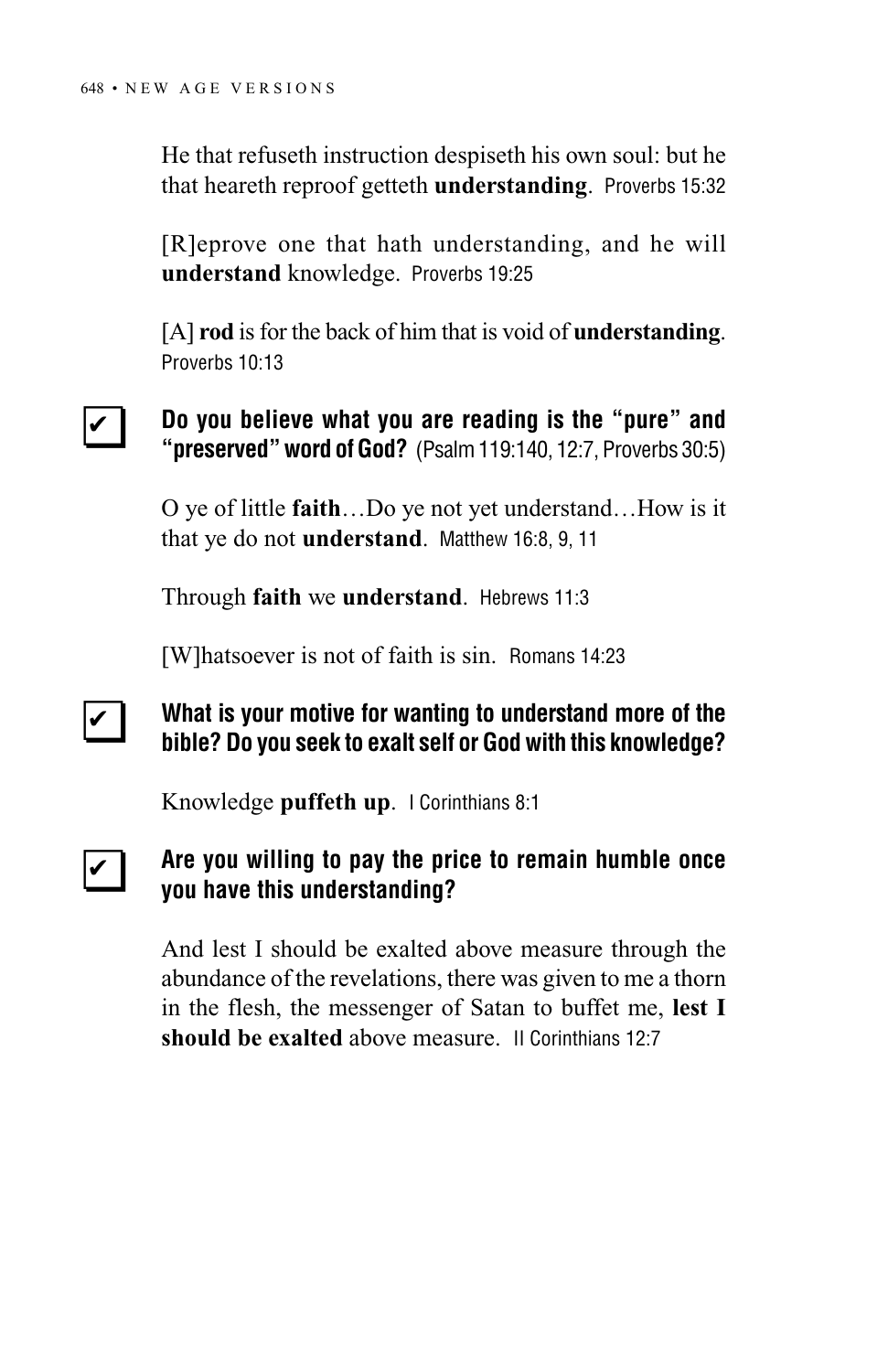## *F***inally**

❏ ✔

## **Are you expecting to understand more than God has chosen to reveal to man now? There is much a godly person will not understand in this life.**

| [GOD]  | Hast thou considered my<br>servant <b>Job</b> , that there is<br>none like him in the earth,<br>a perfect and an upright<br>man, one that feareth<br>God, and escheweth evil?<br>Job 1:8 |
|--------|------------------------------------------------------------------------------------------------------------------------------------------------------------------------------------------|
| [JOB]  | [T] herefore have I uttered<br>that I understood not.<br>J <sub>0</sub> b <sub>42:3</sub>                                                                                                |
| [Paul] | [W]e are <b>perplexed</b> , but<br>not in despair. 2 Cor. 4:8<br>For now we see through<br>a glass, darklynow I<br>know in part.<br>I Cor. 13:12                                         |

## ❏ ✔

## **Is the portion of the bible that you cannot understand prophetic in nature and, as such, will not be clear until it is fulfilled?**

And I heard, but **understood not**…[T]he words are closed up and **sealed** till the time of the **end**. Daniel 12:8-9

But they **understood not** this saying, and it was hid from them, that they perceived it not. Luke 9:45 (Concerning Christ's betrayal into the hands of sinners.)

But they **understood not** that saying. Mark 9:32 (about Christ's death and resurrection)